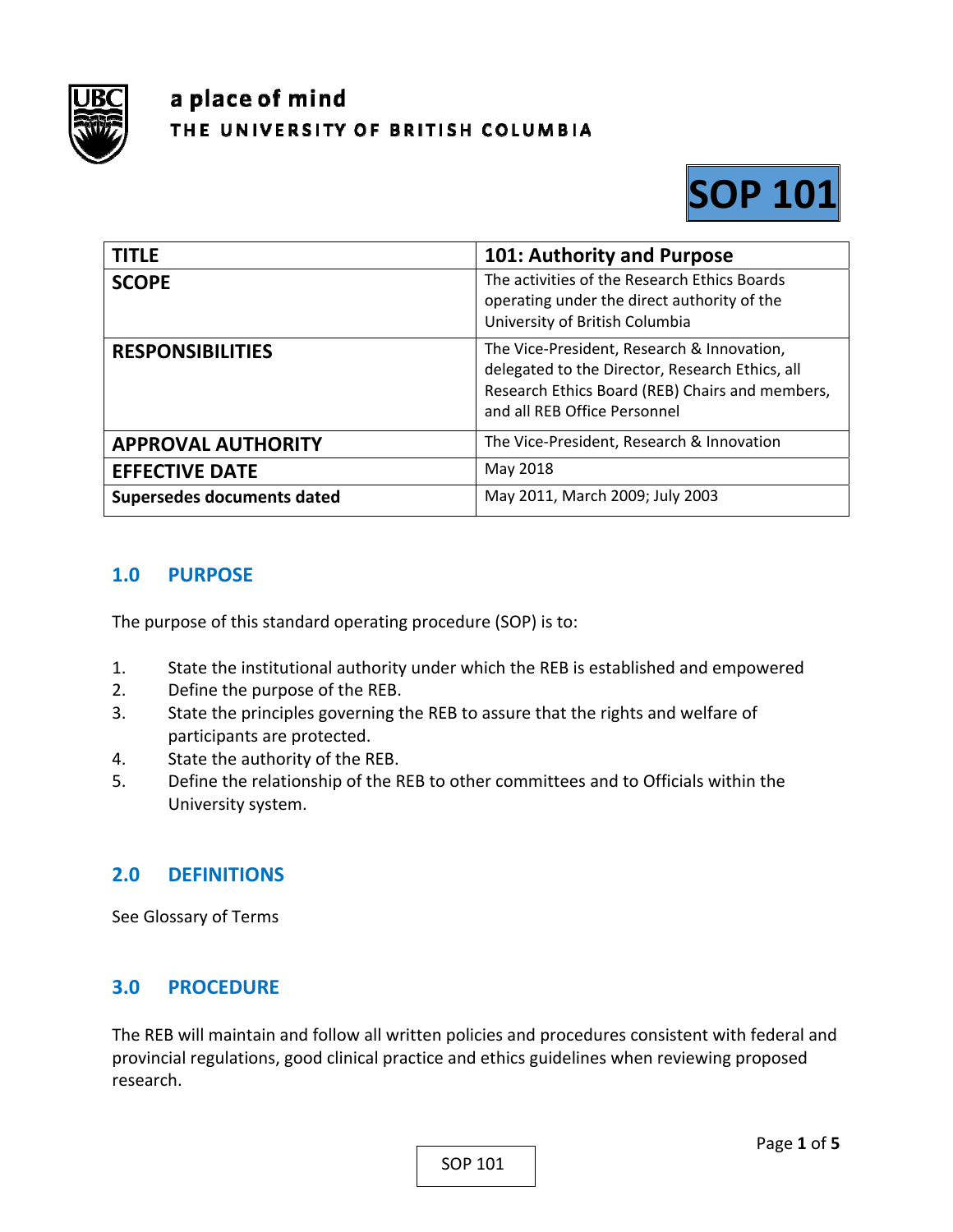# **3.1 Statement of Institutional Authority**

The UBC Research Ethics Boards are established and empowered under the authority of the Board of Governors through the Vice‐President, Research & Innovation involving humans as participants or human biological material be reviewed and approved by a UBC REB prior to initiation of any research related activities, including recruitment and screening activities.

# **3.2 Purpose of the REBs**

- The REB's purpose is to protect the rights and welfare of human participants participating in research conducted at UBC.
- The UBC REBs review and oversee such research to assure that it meets ethical principles and that it complies with all applicable regulations and guidelines pertaining to human participant protection.
- These include but are not limited to Health Canada's Food and Drugs Act, <sup>2</sup>the International Conference on Harmonization Good Clinical Practice: Consolidated Guidelines,<sup>3</sup> the Declaration of Helsinki: Ethical Principles for Medical Research Involving Human Subjects,<sup>4</sup> The Tri-Council Policy Statement: Ethical Conduct for Research Involving Humans,<sup>5</sup> UBC Policy 89 and where applicable,<sup>6</sup> U.S. Federal Regulations.

# **3.3 Governing Principles**

The REB is guided by the ethical principles regarding all research involving humans as set forth in the Core Principles<sup>7</sup> of the Tri-Council Policy Statement: Ethical Conduct for Research Involving Humans as follows:

- Respect for Persons:
	- o Recognize the intrinsic value of human beings and the respect and consideration they are due;
	- o Incorporate moral obligations to respect autonomy and to protect and to protect those with developing, impaired or diminished autonomy.
- Concern for Welfare:
	- o Aim to protect the welfare of participants, and in some circumstances to promote that welfare in view of any foreseeable risks;
	- o Provide participants with enough information to be able to adequately assess risks and potential benefits associated with their participation and that participants are not exposed to unnecessary risks.
- Justice:
	- o Obligation to treat people fairly with equal respect and concern;
	- o Vulnerable or marginalized people may need to be afforded special attention in order to be treated justly in research.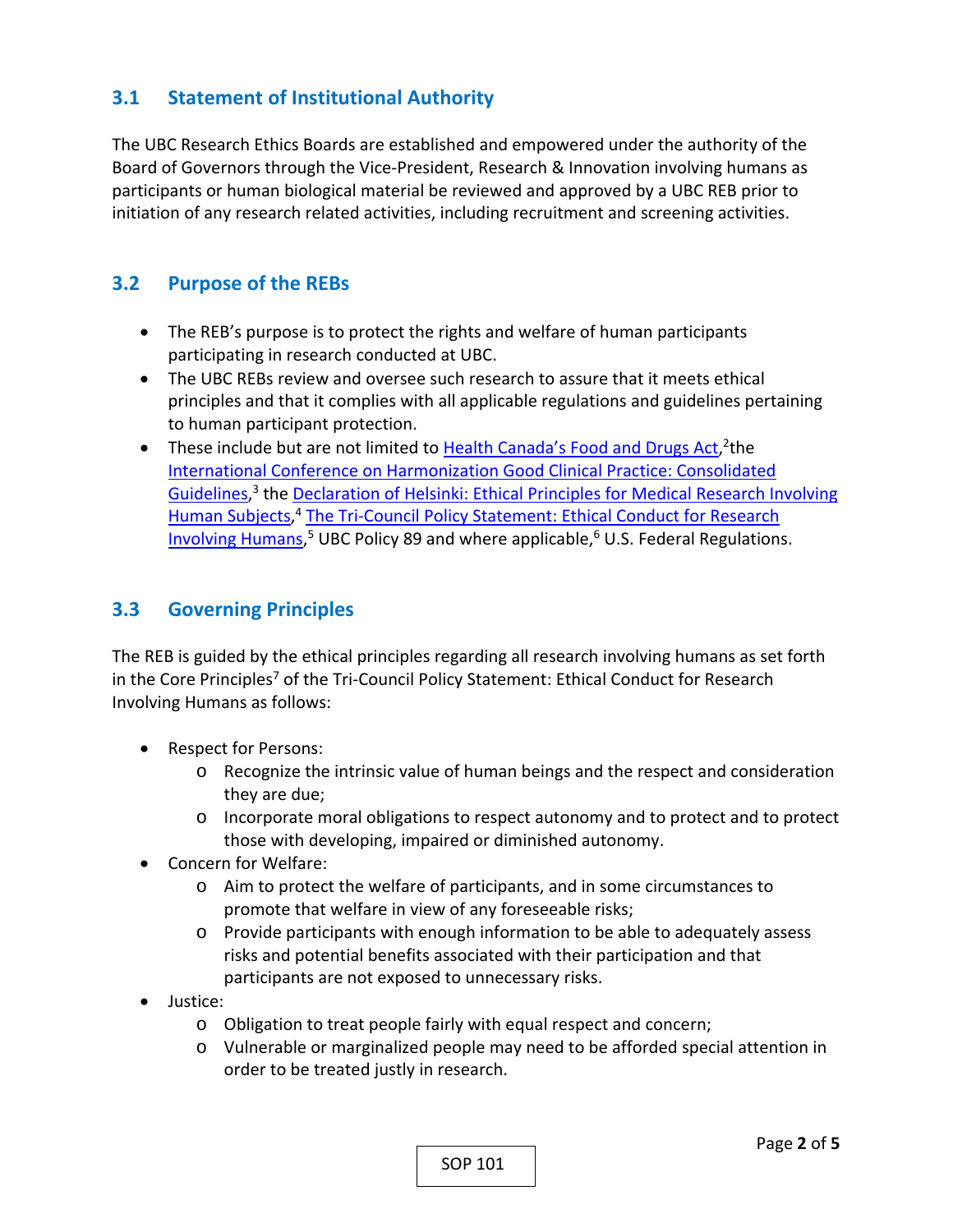## **3.4 REB Authority**

- **3.4.1** UBC's REBs are established to review all research involving human participants that is conducted by UBC faculty, staff or students, or anyone conducting research under the auspices of the University of British Columbia;
- **3.4.2** The REB has the authority to ensure that all research conducted under its oversight is designed and conducted in such a manner that it protects the rights, welfare and privacy of research participants;

Specifically, the REB has the authority to:

- approve, require modifications to, or disapprove, any research activity that falls within its jurisdiction;
- conduct continuing ethical review as it deems necessary to protect the rights and welfare and privacy of research participants;

Continuing review activities include, but are not limited to:

- o Review of regular progress reports;
- o Review of changes in the design or conduct of the study prior to implementation;
- o Review of unanticipated problems and serious adverse events;
- o Monitoring to determine that a study is being conducted as approved;
- o Observation of the informed consent process; and
- o Any other review procedure deemed to be necessary to protect the rights and welfare of human participants;
- suspend or terminate approval of a study;
- place restrictions on a study.

#### **4.0 SPECIFIC POLICIES**

#### **4.1 Federally Funded Research**

If the study is part of funded grant by a sponsoring agency, the human protocol must be reviewed by the REB prior to expenditure of any grant funds.<sup>8</sup>

#### **4.2 U.S. Federally Funded or U.S. FDA Regulated Research**

If a study is funded or supported by the U.S. Federal Government or is a clinical investigation regulated by the U.S. Food and Drug Administration, the provisions of those regulations, to the extent applicable to the REB and to the study will apply. The provisions of those regulations are specifically not extended to review of any other research reviewed by UBC's REBs.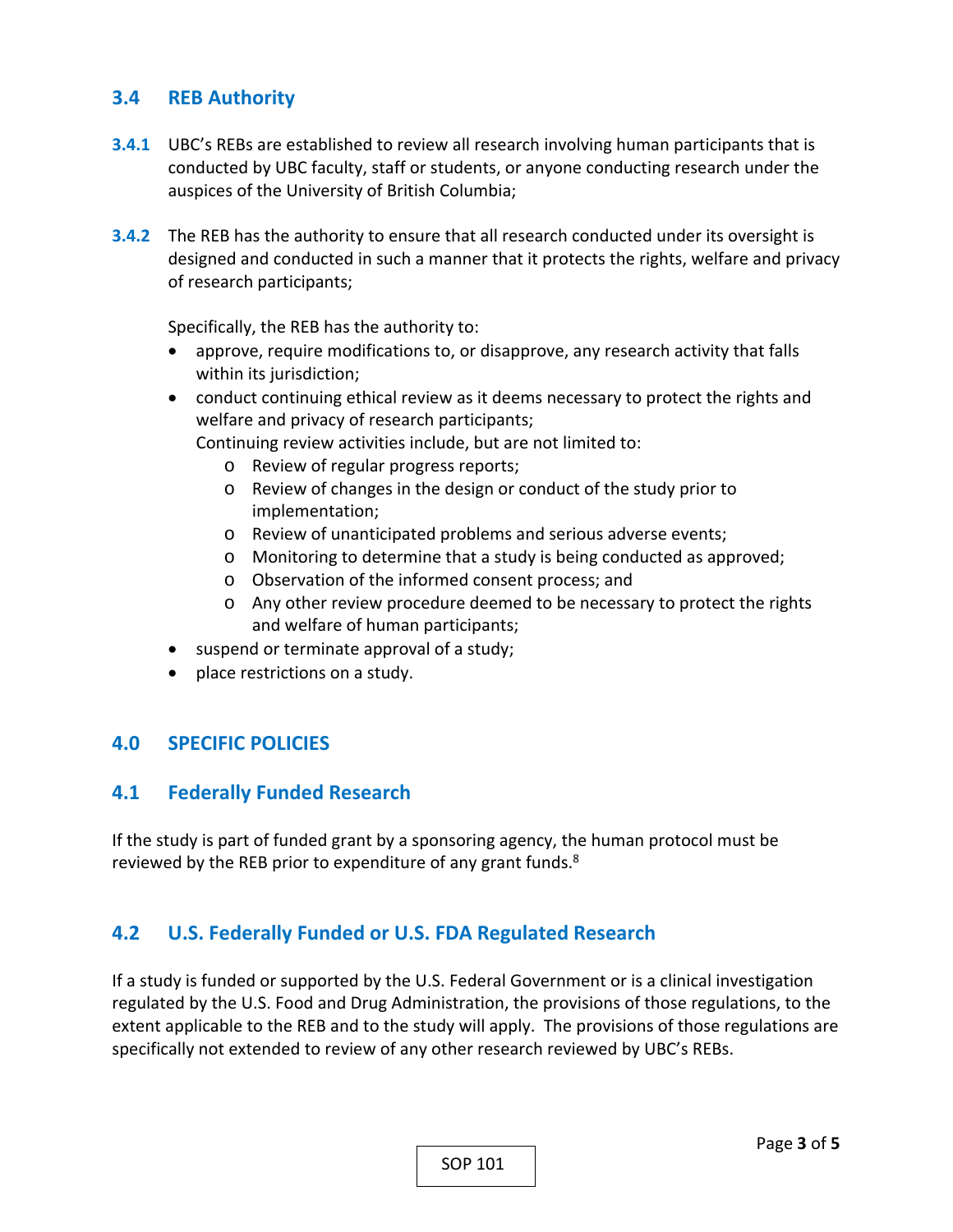# **4.3. Relationship of the REB to Institutional, Hospital and Health Agency officials and other committees**

- **4.3.1** Research that has been reviewed and approved by the REB may be subject to review and disapproval by the officials or committees of the University or its affiliated hospitals or Provincial Health Agencies. Those officials or committees may not approve research if it has been disapproved by the REB;
- **4.3.2** The REBs function independently of the University or any associated Hospital or Provincial Health Authority. They are, however, accountable to the University and its affiliated Hospitals and Health Authorities for their research ethics review processes;
- **4.3.3** The REBs function independently of, but in coordination with, each of the University of British Columbia affiliated REBs. The REBs use common application forms created for the University of British Columbia, and a common on‐line system for work‐flow, data entry and data storage (the RISe system).

#### **4.4 Board of Record Agreement**

Each research project reviewed by a UBC REB should have a single REB of record. The UBC REB that initially reviews a project normally becomes the REB of Record for the project. Once established as the Board of Record, that REB handles all subsequent ethical supervision of that project.

The purpose of implementing one Board of Record is to avoid the requirement for multiple formal reviews of the same research project. The need to identify one of several possible REBs to be the Board of Record arises when the same Principal Investigator is conducting research at more than one institution under the auspices of UBC.

Although there is one Board of Record, in order to ensure that institutional specific requirements are being met, the Chair and the Manager of each UBC REB for the Institutions involved in the research have the ability in the RISe system to view the studies approved by the REB of Record and the authority to direct questions or concerns to the REB Chair of the REB of Record for resolution.

## **4.5 Use of Policies and Procedures**

The REBs will maintain and follow all written policies and procedures consistent with federal and provincial regulations, good clinical practice and ethics guidelines when reviewing proposed research.